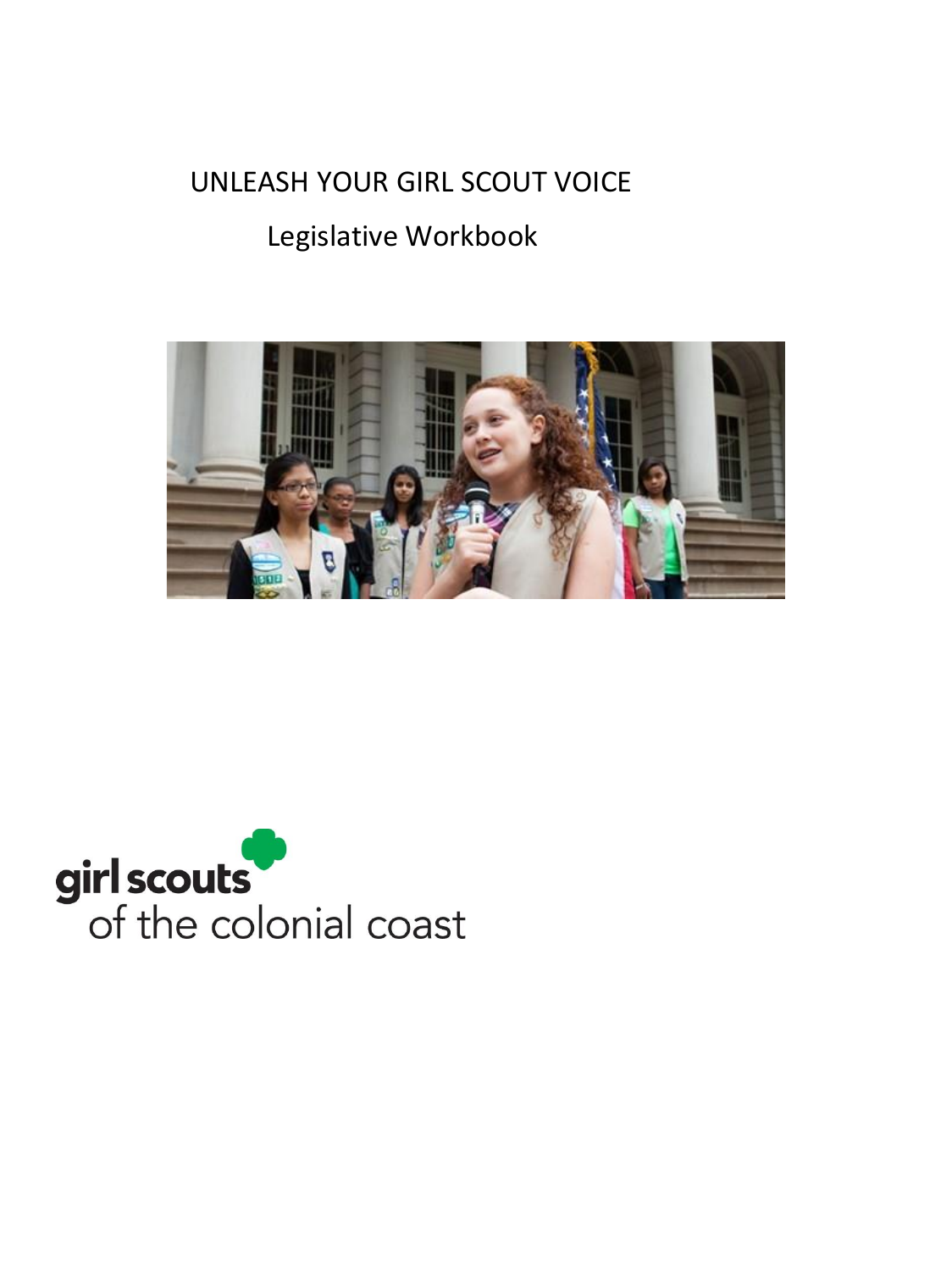# **Why a Legislative Workbook?**

This guide is designed to help Girl Scouts (Cadettes, Seniors, Ambassadors) learn about government, the legislative process, and to become stronger advocates for themselves and others. It is also a resource to help prepare for visit during Girl Scout Legislative Days or visits to public policy officials. This encompasses a wide array of issues including the basics of how a bill becomes a law, how to educate yourself on the issues that are important to you, and how to use that information in talking with your legislator/official.

Consider also learning about Girl Scout Civic badges and earning the one for your Girl Scout grade level! They can be found at [www.girlscouts.org](http://www.girlscouts.org/)

## **What is Legislative Advocacy?**

Legislative advocacy is being able to communicate about the importance of a policy issue or law to people who are in a position to change it. This can be talking to a city council member, a school board representative, your state representative or senator, your Governor, or the member of the U.S. Senate or the U.S. House of Representatives who represents you in Washington, DC.

# **What does it mean to be a legislative advocate?**

Being an effective legislative advocate does not mean you have to live in your state capital or go to Washington DC. Legislators and representatives often have local or district offices that may be closer to where you live. Once you identify a nearby office, you can visit, schedule meetings, and talk to your representative about the issues you find important. Often, it's even more helpful to build relationships with the staff people at local offices. They have more time to work on local issues and are often very interested in what's going on in their own backyards. These relationships will be a great resource in getting through to the representative.

# **How do you find out who represents you?**

Taking the time to find out who represents you can be time-consuming. The information you collect, however, will become a valuable resource. Use your research skills at the library or on the Internet to compile your own legislative advocacy directory or collaborate with local peers and share each other's results. Look up as many names as you can find and record their contact information in the directory page of this workbook.

## **Local Representatives**

All contact information for local representatives is available online. Look for information on your city's website.

## **Mayor and City Council Members**

If your issue affects people on a local level, you need to identify the mayor of your town as well as the city council members.

## **School Board**

As a young person, it's quite possible that the issue you're dealing with has to do with your school board. If so, fill in the name and contact information for your school board members in the directory worksheet.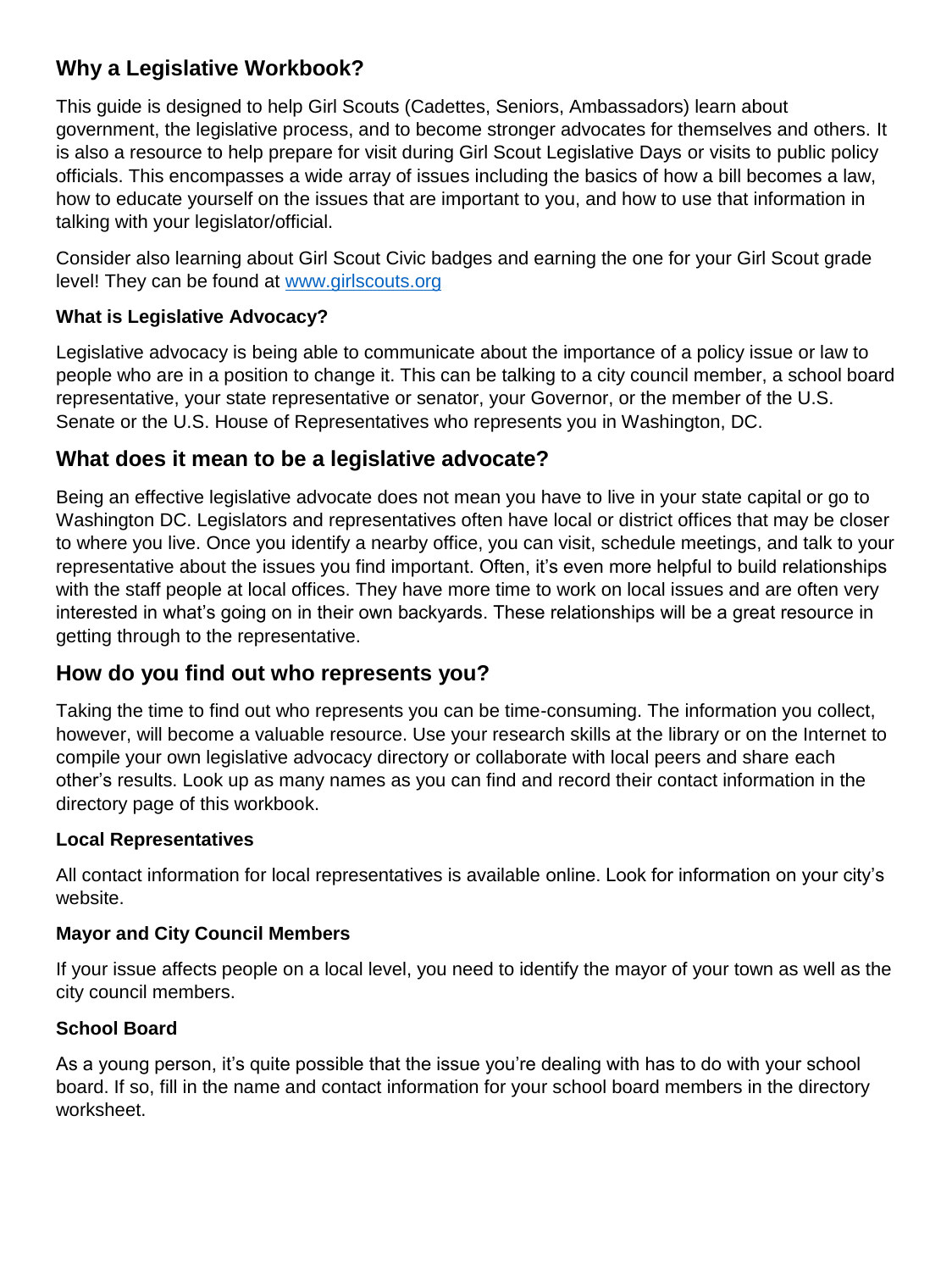#### **State Representatives**

Sometimes the issues you're advocating for affect more people than just those in your local area. Sometimes they affect people throughout your whole state. In this case, you need to find out who your State Senators and State Representatives are. They represent the issues of people in your state, in the state capitol.

Finding out who you need to advocate to in state government is the next step in completing your legislative directory included in this workbook.

### **National Representatives**

Three individuals advocate on behalf of people in your state on a national level—two Senators and one Congressional Representative. If the issue you're working on affects people all over the country, Congressional Representatives and Senators are the people you want to talk to. They can take your concerns on a local level and address them on a national level.

To find this contact information, you have multiple options. First, you can look in the front section of your local phone book, often called the "Government Pages." Here you can find information for both your state and federal representatives as well as local government officials.

Contact information for your representatives in both on the House and Senate can be found on two very informative websites. Since Members of Congress, both on the House and Senate side, often have multiple offices, it may be useful to write down the contact information for both their local (or district) office as well as their national office. Both listings can be found at the websites below:

U.S. House of Representatives: [http://www.house.gov](http://www.house.gov/)

U.S. Senate: [http://www.senate.gov.](http://www.senate.gov/)

## **Senators**

Senators represent the views and issues important to your entire state in the U.S. Senate in Washington, DC.

#### Representatives

Congressional Representatives represent the views and issues important to your district in the U.S. House of Representatives in Washington, DC. Districts are defined as an area established by law for the election of representatives to the U.S. Congress. In the United States every person has a Congressional Representative, or someone who advocates to the United States Congress for the issues important to your community. Representatives have offices in both the districts that they represent and in Washington, DC.

## **Congressional Committees**

Sometimes the person you're going to meet is not the Representative or Senator from your area or state, but someone who holds a position on a congressional committee that deals with a particular issue that you're interested in. Committees are groups of Representatives and Senators who are selected to serve on issue-related groups—such as Budget, Education, or Labor—in the House or the Senate.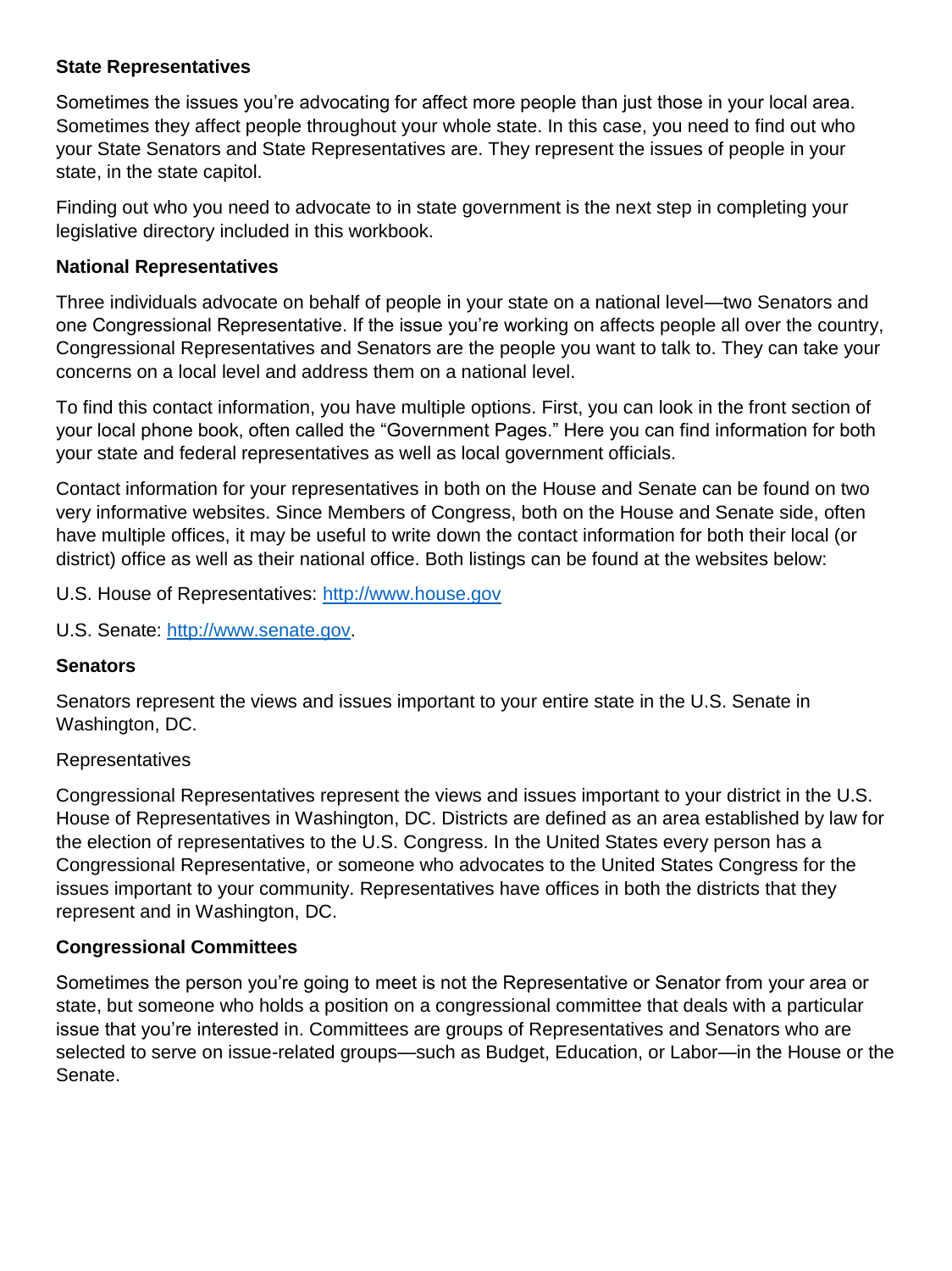# **How does a bill become a law?**

A bill starts by a legislative advocate talking to their Member of the House or the Senate. As this bill gets shared with other people, and it starts to gain more and support, it eventually gets to a Congressional Representative or Senator, which is where the formal process starts. If that Representative or Senator thinks the bill has a good chance of becoming a law, then he or she can carry it to Congress.

## **Step by Step**

A bill is introduced by a member of the House or Senate.

It is referred to a committee by the House Speaker or the Senate Leader.

The committee considers the bill.

It is read a third time. Members then debate and vote on the bill.

It is read a first time, amended, and read a second time.

The committee reports the bill to the members of the House and Senate.

If passed, the bill is sent to the second chamber, where the process is repeated.

With support from the House Speaker or the Senate Leader.

The bill is then sent back to the committee.

Legislature may vote to override the veto; the bill becomes law without the President.

If passed, the bill is signed into law or vetoed by the President.

Action is taken by the House or Senate.

Visit Virginia's General Assembly website to find information on how a bill is passed and other helpful information. <https://capclass.virginiageneralassembly.gov/>

# **Planning for Visits with Legislators or Other Officials**

You want to go into a meeting prepared with the information that you need, when you need it. It's important to do your research!! Be sure to do your homework on your representative too! Learn what your representative's history on an issue is. It's also important that you know the context for your issue. Researching the people, places, and things that are directly and indirectly affected by your issue can help you become stronger in what you want to talk about.

List the top three issues you want to address in your meeting.

| What three things about your Girl Scout experience can you share that has relevance to the meeting? |  |
|-----------------------------------------------------------------------------------------------------|--|
|                                                                                                     |  |
| $2.$ $\overline{\phantom{a}}$                                                                       |  |
|                                                                                                     |  |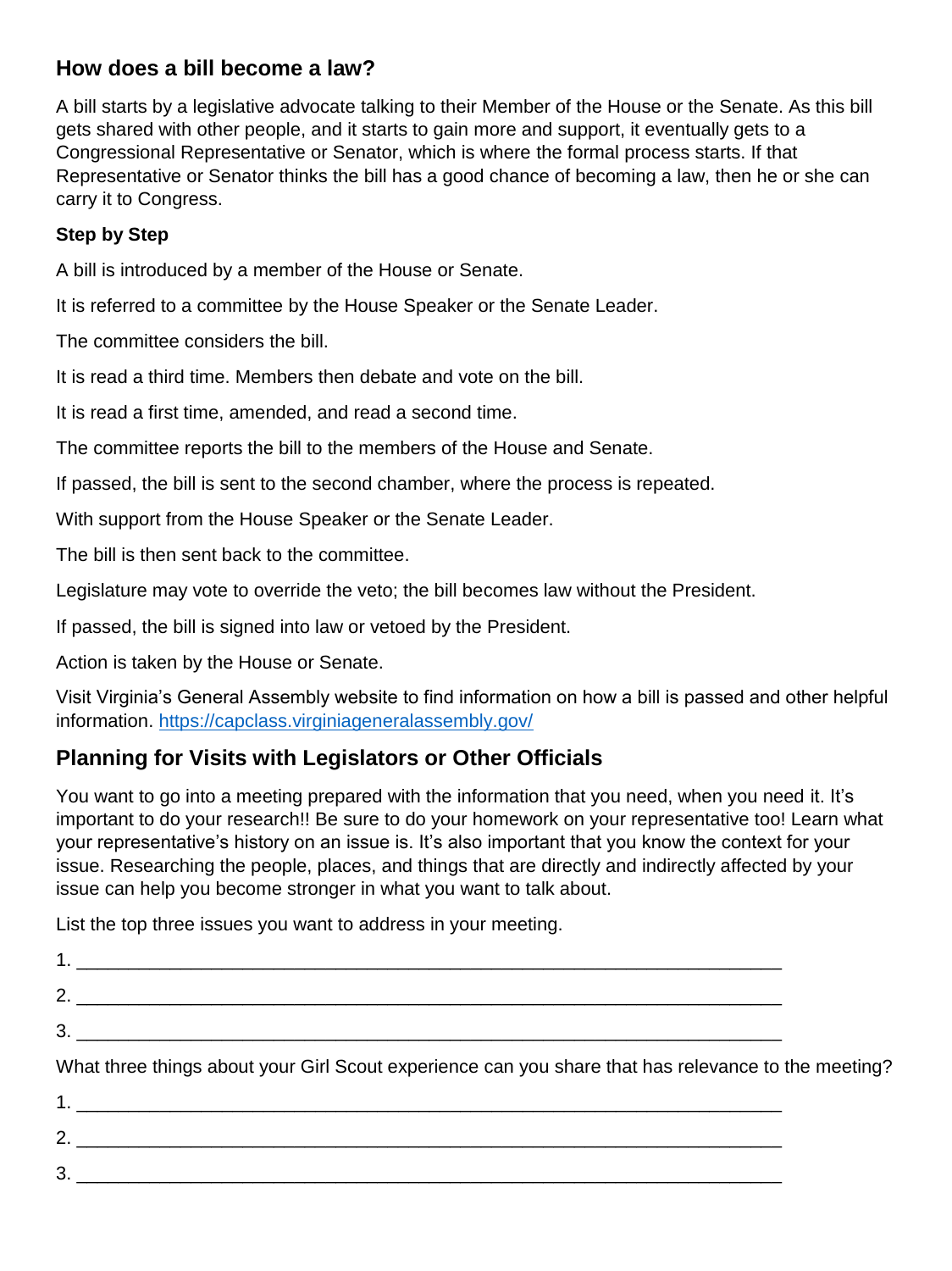What kind of experience (e.g., personal, professional, or other) and/or voting background does your representative have for each issue you've described?

Educate yourself ahead of time about how your representative's background, voting record, or pet projects might relate to your particular issue. This information may be valuable as you start to develop a plan of action for your meeting. Your representative will also know that you did your homework before setting up your meeting!

 $Issue 1:$ 

\_\_\_\_\_\_\_\_\_\_\_\_\_\_\_\_\_\_\_\_\_\_\_\_\_\_\_\_\_\_\_\_\_\_\_\_\_\_\_\_\_\_\_\_\_\_\_\_\_\_\_\_\_\_\_\_\_\_\_\_\_\_\_\_\_\_\_\_\_

\_\_\_\_\_\_\_\_\_\_\_\_\_\_\_\_\_\_\_\_\_\_\_\_\_\_\_\_\_\_\_\_\_\_\_\_\_\_\_\_\_\_\_\_\_\_\_\_\_\_\_\_\_\_\_\_\_\_\_\_\_\_\_\_\_\_\_\_\_

\_\_\_\_\_\_\_\_\_\_\_\_\_\_\_\_\_\_\_\_\_\_\_\_\_\_\_\_\_\_\_\_\_\_\_\_\_\_\_\_\_\_\_\_\_\_\_\_\_\_\_\_\_\_\_\_\_\_\_\_\_\_\_\_\_\_\_\_\_

\_\_\_\_\_\_\_\_\_\_\_\_\_\_\_\_\_\_\_\_\_\_\_\_\_\_\_\_\_\_\_\_\_\_\_\_\_\_\_\_\_\_\_\_\_\_\_\_\_\_\_\_\_\_\_\_\_\_\_\_\_\_\_\_\_\_\_\_\_

\_\_\_\_\_\_\_\_\_\_\_\_\_\_\_\_\_\_\_\_\_\_\_\_\_\_\_\_\_\_\_\_\_\_\_\_\_\_\_\_\_\_\_\_\_\_\_\_\_\_\_\_\_\_\_\_\_\_\_\_\_\_\_\_\_\_\_\_\_

\_\_\_\_\_\_\_\_\_\_\_\_\_\_\_\_\_\_\_\_\_\_\_\_\_\_\_\_\_\_\_\_\_\_\_\_\_\_\_\_\_\_\_\_\_\_\_\_\_\_\_\_\_\_\_\_\_\_\_\_\_\_\_\_\_\_\_\_\_

 $\blacksquare$  Issue 2:

If your representative has little/no experience on your issues, how will you educate him or her?

What do you think the biggest challenges will be in talking about these issues to your representative? What can you/your group do to make it easier?

\_\_\_\_\_\_\_\_\_\_\_\_\_\_\_\_\_\_\_\_\_\_\_\_\_\_\_\_\_\_\_\_\_\_\_\_\_\_\_\_\_\_\_\_\_\_\_\_\_\_\_\_\_\_\_\_\_\_\_\_\_\_\_\_\_\_\_\_\_\_\_\_\_\_\_\_\_\_\_\_

#### **What materials should I prepare to bring with me?**

When preparing materials to bring to a visit with a legislator or a staff person, it is important to supply them with necessary information, details, and research regarding your particular issues. Documents that are one page or less are ideal! Stick to the KISSrule: Keep It Super Simple. If attending a GSCCC Legislative Day, the council will provide these for you.

A brochure/pamphlet about your group/organization

A sample of a product or document

Articles that may have been written about you/your work

#### **How do I set up the visit?**

Once you are all prepared, you're to make the connection with your representative to set up an appointment. If you are attending a GSCCC Legislative Day event, these appointments will be scheduled for you.

Here's a sample script you can use to practice making your call if you are scheduling a visit.

#### **Sample Phone Script for Calling Your Legislator to Make an Appointment**

Hello, Congressperson/Senator **belogies** 's office.

You: May I please speak to the Senator's scheduler?

Scheduler: Yes?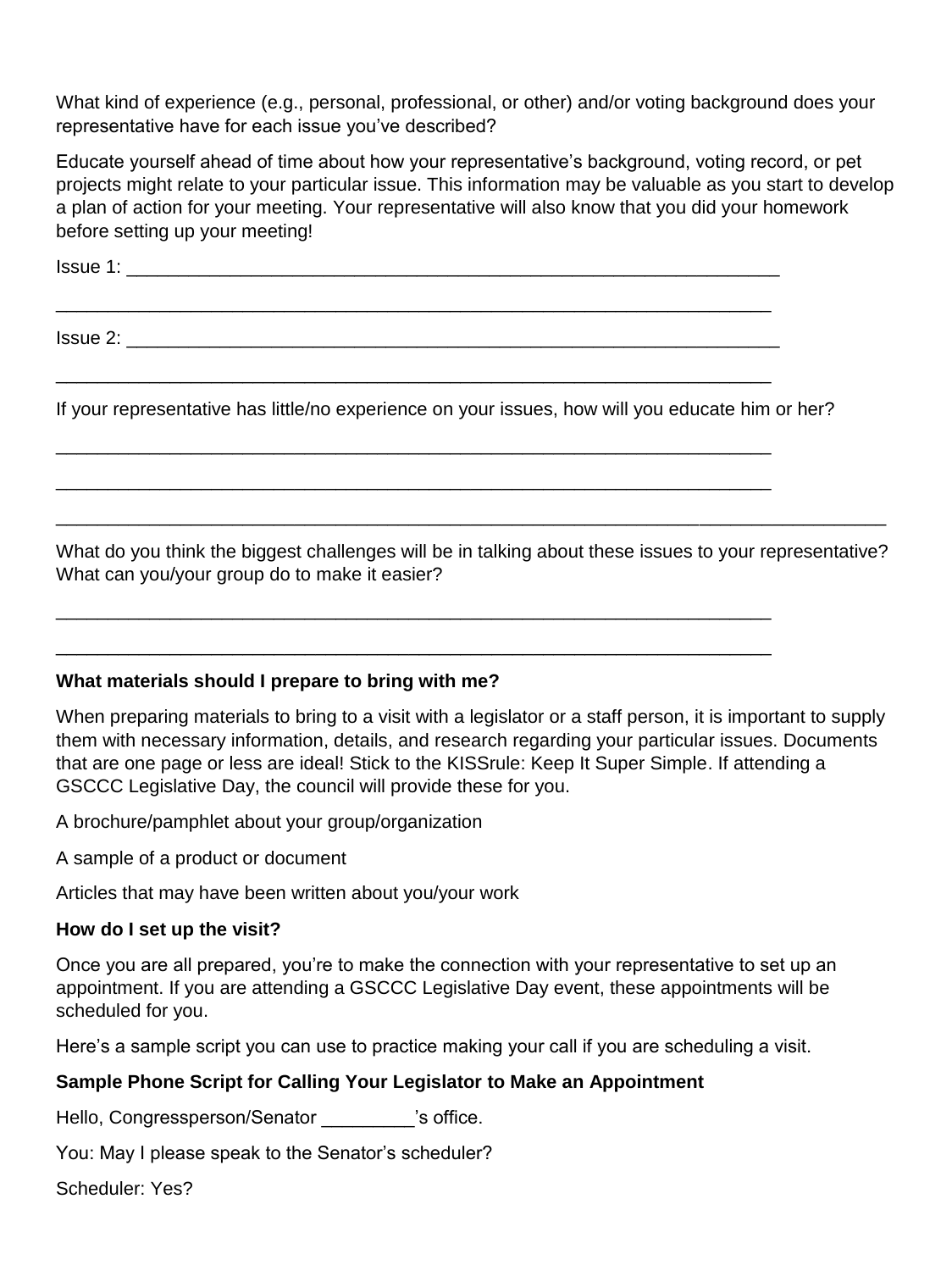You: Hello, my name is (state your name) and I am calling today to make an appointment with Congressperson/Senator \_\_\_\_\_\_\_\_\_. I am calling today because we would like to schedule a meeting with him/her or a key staff person to discuss (name the bill or describe the issue you would like to discuss).

Once a meeting is scheduled, remember to follow up with a phone call within one to two weeks of the date to confirm your appointment.

When setting up a meeting with a legislator, or with anyone for that matter, it's important to have a clear idea what you're going to say, and if you're going with a group, who is going to say it.

Introductions (e.g., who you are, what groups you represent)

Why you scheduled a visit

How you can be a resource for your legislator

What you want your legislator to do

Follow-up

### **Role play to rehearse for your meeting**

Doing a role play activity before your actual meeting is a great way to get to rehearse your ideas. Take advantage of getting some outside input, such as having a mentor or an advisor serve in the role of the legislator/legislative staff person and also having someone serve as an outside observer. These individuals can help you think about what potential questions could come up and observe things such as body language, the tone of voice you use, and other verbal and non-verbal behaviors that can have an impact on your presentation.

#### **Body language tips**

Avoid standing/sitting with your arms crossed. It tends to look defensive. Instead, grab a paperclip to bend or play with underneath the table.

#### **Identify assignments for presenters**

Create assignments for all involved, both for the role play and the actual visit. When assigning roles for people in your group, or just yourself, it's good to think about it in terms of tasks. This does not mean that only one person is going to do the talking, but it does mean that individual group members each have a responsibility to make sure that the group gets the job done well. Some tasks are things that everyone should do, such as taking notes and telling your stories, but it helpful to have one person specifically assigned to these tasks, so that they do not fall to the wayside.

#### **Here are a few roles and tasks you can use as an example when identifying assignments for each of your group members:**

Facilitator: Keeps the group on task

Recorder: Takes notes throughout the presentation

Supplier: Keeps track of the handouts or documents you may decide to leave with the legislator/staff.

Testifier: Has a prepared personal story to tell that relates to the issue at hand.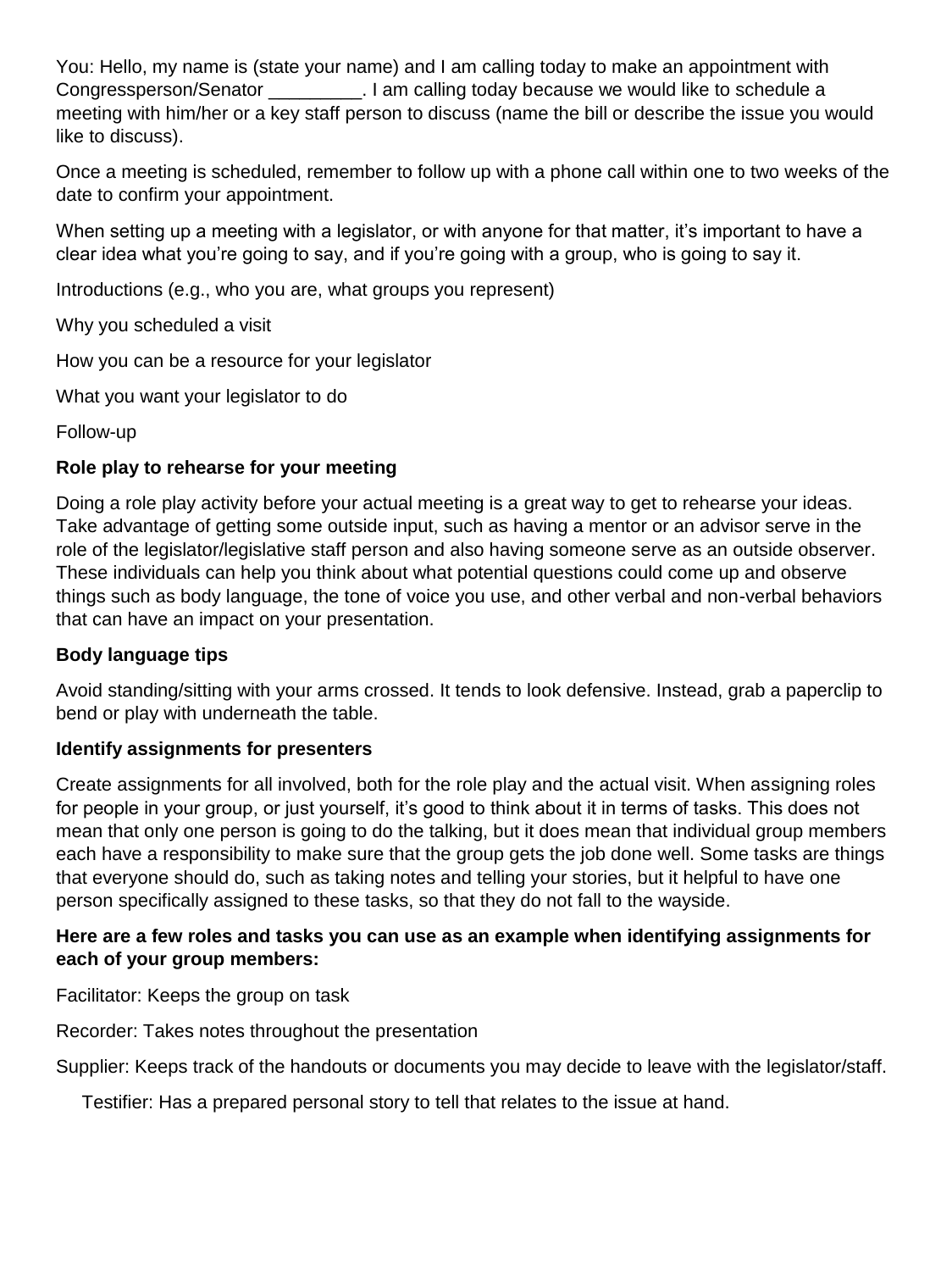## **Ten Tips for your visit**

Be on time, if not a few minutes early

Dress in Girl Scout uniform.

Be very courteous to the office staff/receptionist

Always introduce yourself and those that you're with

Thank him or her for their previous support•

Get down to business quickly

Build on what each other says (think of it like building a house, it needs a strong foundation

Continually suggest how you can help him or her in this particular field

Always tie it back to the subject at hand (keep on task)

Thank them for the meeting.

# **Top Tip for after your visit:**

Send a thank you note!!!!!

# Be sure to check out Girl Scout Civic Badges!

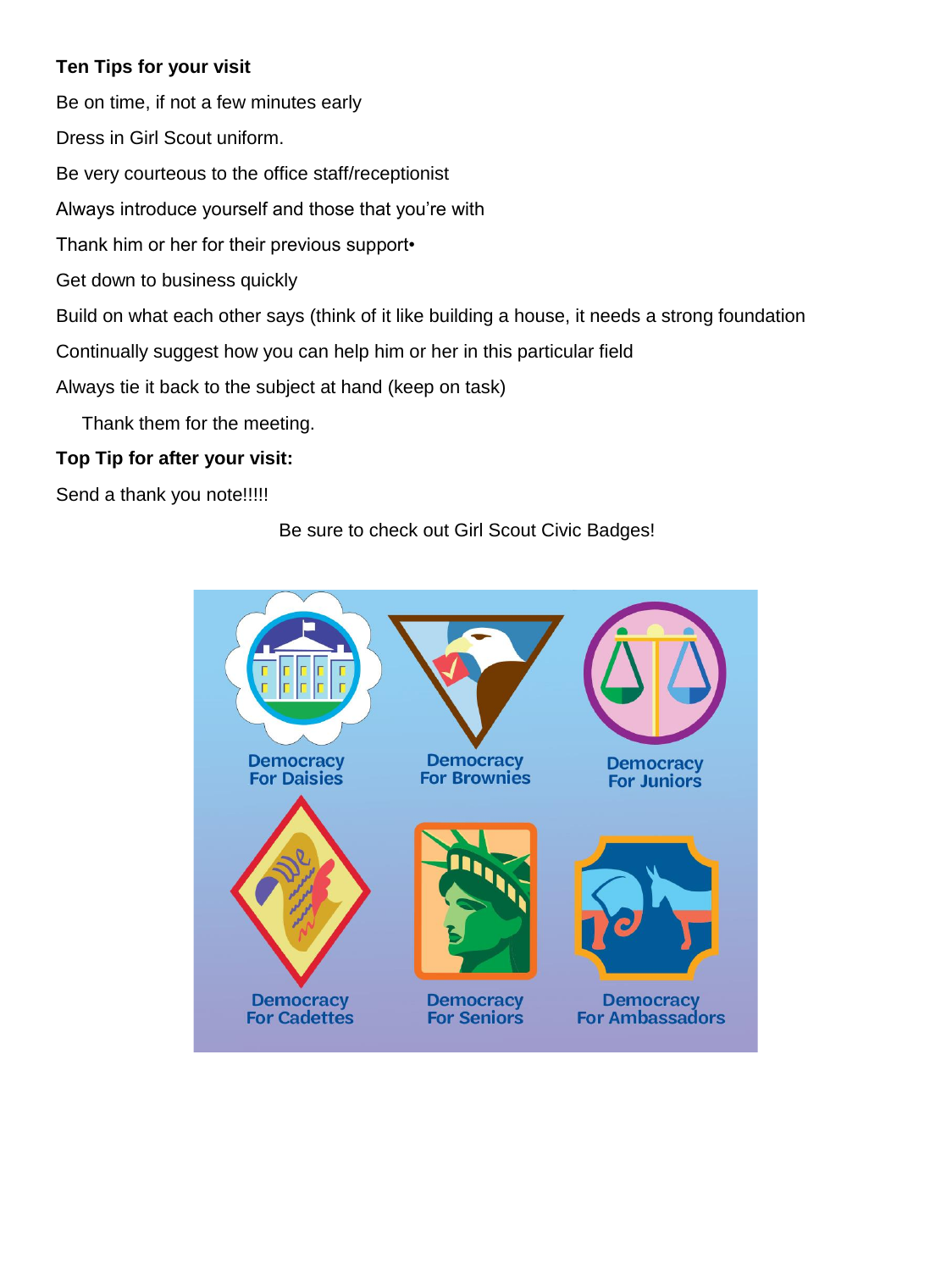# **Girl Scout Uniform Tips**

For over a century, Girl Scouts have proudly worn distinctive uniforms that symbolize the high ideals for which Girl Scouting stands. Uniforms provide unity among Girl Scouts and a feeling of belonging to a worldwide sisterhood. Girl Scouts wear uniforms for ceremonies, when officially representing Girl Scouts, and when they just want to share their Girl Scout pride. Please plan to be in full uniform when representing Girl Scouts on your legislative visits. A vest or sash is required, along with any white shirt and khaki pants or skirt. No heels, please.

Example: Uniform Basics

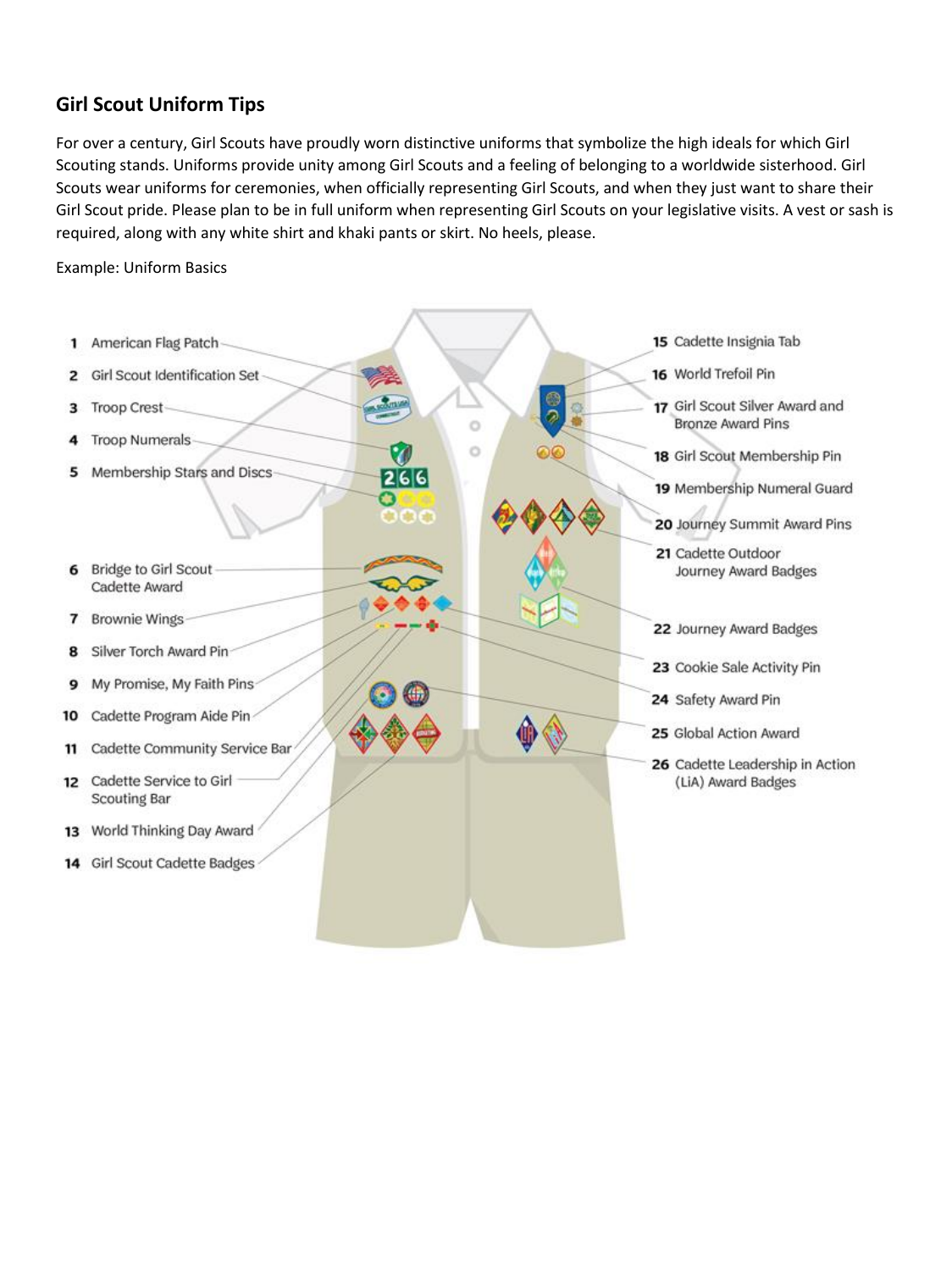# My Legislative Directory

| <b>LOCAL REPRESENTATIVES</b>                                                                                                    |  |  |
|---------------------------------------------------------------------------------------------------------------------------------|--|--|
| Mayor                                                                                                                           |  |  |
|                                                                                                                                 |  |  |
|                                                                                                                                 |  |  |
|                                                                                                                                 |  |  |
|                                                                                                                                 |  |  |
|                                                                                                                                 |  |  |
| <b>City Council Members</b>                                                                                                     |  |  |
|                                                                                                                                 |  |  |
|                                                                                                                                 |  |  |
|                                                                                                                                 |  |  |
|                                                                                                                                 |  |  |
|                                                                                                                                 |  |  |
|                                                                                                                                 |  |  |
|                                                                                                                                 |  |  |
|                                                                                                                                 |  |  |
|                                                                                                                                 |  |  |
|                                                                                                                                 |  |  |
|                                                                                                                                 |  |  |
|                                                                                                                                 |  |  |
| Name: <u>___________________</u>                                                                                                |  |  |
|                                                                                                                                 |  |  |
|                                                                                                                                 |  |  |
|                                                                                                                                 |  |  |
|                                                                                                                                 |  |  |
| E-mail:<br><u> Andrewski komponent († 18. února 18. února 18. února 18. února 18. února 18. února 18. února 18. února 18. ú</u> |  |  |
|                                                                                                                                 |  |  |
| Phone:                                                                                                                          |  |  |
|                                                                                                                                 |  |  |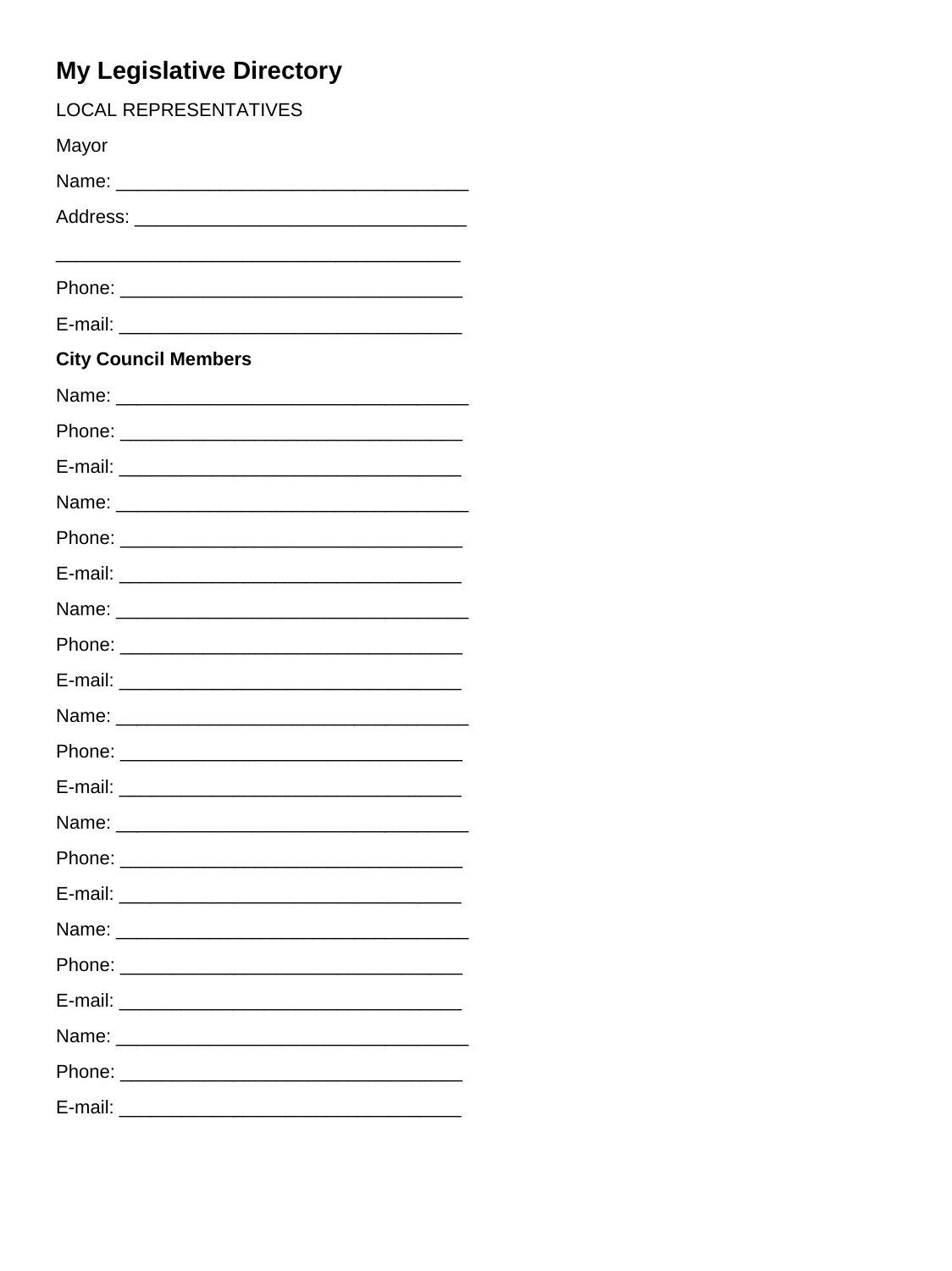## **School Board Members**

| <b>State Senator:</b>                                                                                          |
|----------------------------------------------------------------------------------------------------------------|
| Name: when the contract of the contract of the contract of the contract of the contract of the contract of the |
| Address: ____________________________                                                                          |
|                                                                                                                |
|                                                                                                                |
|                                                                                                                |
| <b>State Representative:</b>                                                                                   |
|                                                                                                                |
|                                                                                                                |
|                                                                                                                |
|                                                                                                                |
| E-mail:                                                                                                        |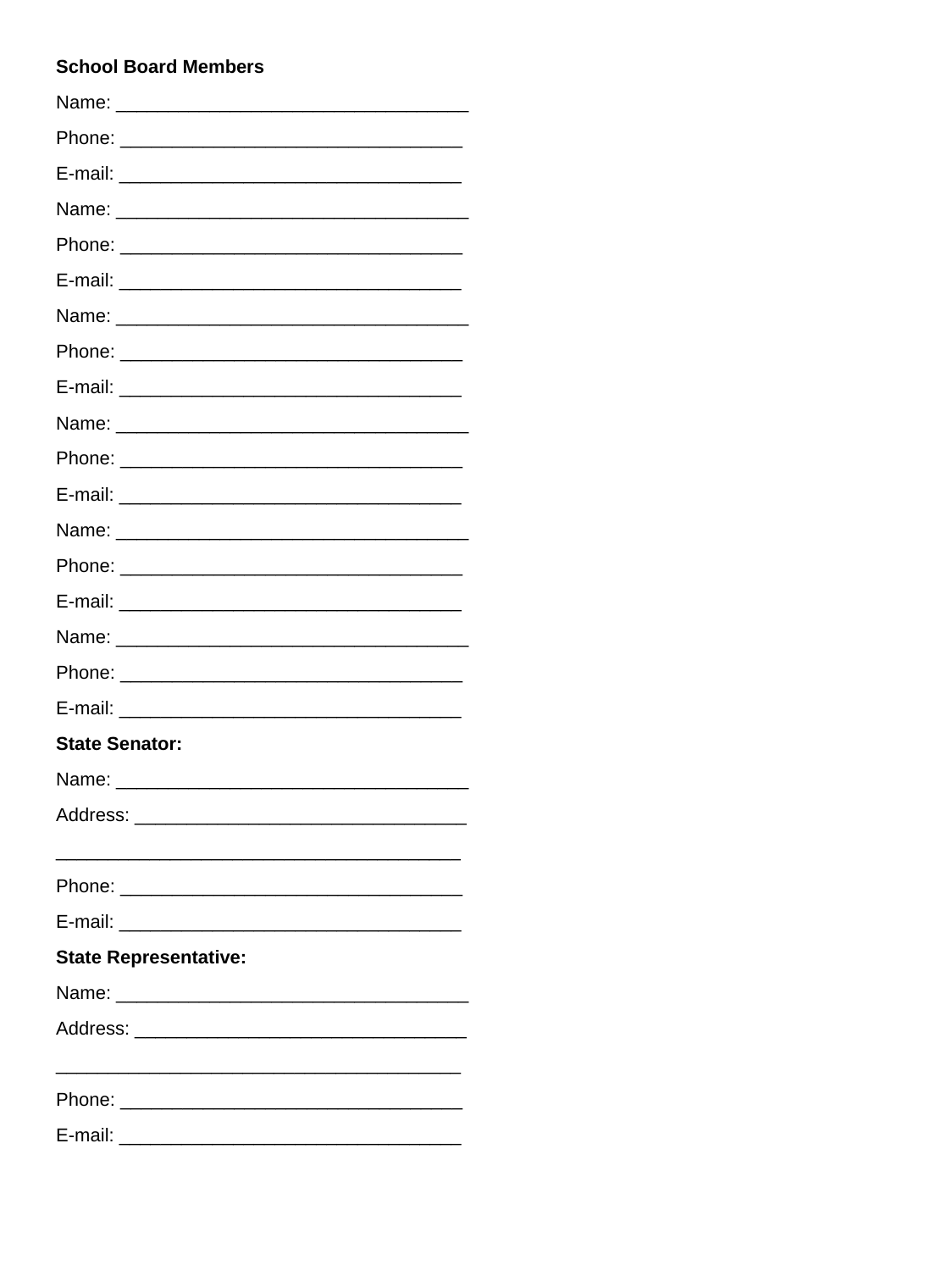#### **National**

| U.S. Senator 1:                                                                                                |
|----------------------------------------------------------------------------------------------------------------|
|                                                                                                                |
| <b>Local Office</b>                                                                                            |
|                                                                                                                |
|                                                                                                                |
|                                                                                                                |
| Washington D.C. Office                                                                                         |
|                                                                                                                |
|                                                                                                                |
|                                                                                                                |
| U.S. Senator 2:                                                                                                |
|                                                                                                                |
| Local office                                                                                                   |
|                                                                                                                |
|                                                                                                                |
| E-mail: 2008 2009 2009 2009 2009 2010 2021 2022 2033 2040 2041 2052 2053 2054 2055 2056 2057 2058 2059 2059 20 |
| Washington D.C. office                                                                                         |
|                                                                                                                |
|                                                                                                                |
|                                                                                                                |
| U.S. Representative:                                                                                           |
| Name: _________________________                                                                                |
| <b>Local Office</b>                                                                                            |
| Address: __________________________                                                                            |
|                                                                                                                |
|                                                                                                                |
| Washington D.C. Office                                                                                         |
|                                                                                                                |
|                                                                                                                |
|                                                                                                                |
|                                                                                                                |